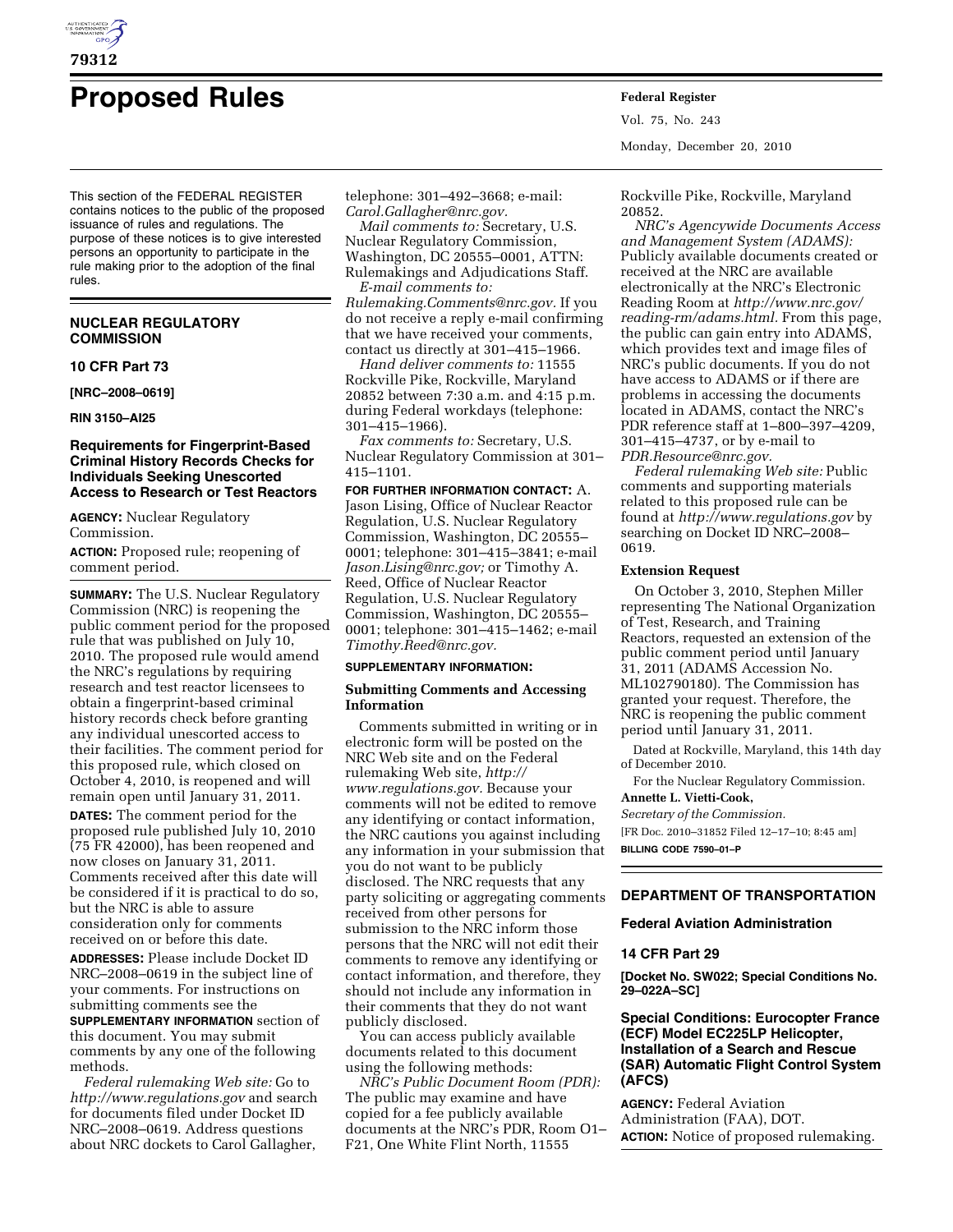**SUMMARY:** This document proposes amended special conditions for the ECF model EC225LP helicopter. This helicopter, as modified by ECF, will have novel or unusual design features associated with installing an optional SAR AFCS. Special conditions No. 29– 022–SC, published in the **Federal Register** on November 6, 2008 (73 FR 65968), addressed these issues. The proposed amendment revises the original final special conditions to address comments and to clarify the intent of some requirements. The applicable airworthiness standards do not contain adequate or appropriate safety standards for these design features. These special conditions contain the additional safety standards the Administrator considers necessary to show a level of safety equivalent to that established by the existing airworthiness standards.

**DATES:** We must receive your comments by January 19, 2011.

**ADDRESSES:** You must mail two copies of your comments to: Federal Aviation Administration, Rotorcraft Directorate, Attn: Special Conditions Docket (ASW– 111), Docket No. SW022, 2601 Meacham Blvd., Fort Worth, Texas 76137. You may deliver two copies to the Rotorcraft Directorate at the above address. You must mark your comments: Docket No. SW022. You can inspect comments in the Docket on weekdays, except Federal holidays, between 8:30 a.m. and 4 p.m.

**FOR FURTHER INFORMATION CONTACT:**  FAA, Aircraft Certification Service, Rotorcraft Directorate, Regulations and Policy Group (ASW–111), Attn: Stephen Barbini, 2601 Meacham Blvd., Fort Worth, Texas 76137; telephone (817) 222–5196; facsimile (817) 222–5961.

## **SUPPLEMENTARY INFORMATION:**

#### **Comments Invited**

We invite interested people to take part in this rulemaking by sending written comments, data, or views. The most helpful comments reference a specific portion of the special conditions, explain the reason for any recommended change, and include supporting data.

We will file in the special conditions docket all comments we receive, as well as a report summarizing each substantive public contact with FAA personnel concerning these special conditions. You can inspect the docket before and after the comment closing date. If you wish to review the docket in person, go to the address in the **ADDRESSES** section of this document between 8:30 a.m. and 4 p.m., Monday through Friday, except Federal holidays.

We will consider all comments we receive on or before the closing date for comments. We will consider comments filed late if it is possible to do so without incurring expense or delay. We may change these special conditions based on the comments we receive.

If you want the FAA to acknowledge receipt of your mailed comments on this proposal, include with your comments a pre-addressed, stamped postcard on which the docket number appears. We will stamp the date on the postcard and mail it back to you.

## **Background**

On March 27, 2006, ECF applied for a change to Type Certificate (TC) No. H4EU to install an optional SAR AFCS in the model EC225LP helicopter. The model EC225LP is a transport category helicopter certified to Category A requirements when configured for more than nine passengers and Category A or B requirements when configured for nine or less passengers. This helicopter is also certified for instrument flight under the requirements of Appendix B of 14 CFR part 29, Amendment 29–47.

The use of dedicated AFCS upper modes, in which a fully coupled autopilot provides operational SAR profiles, is needed for SAR operations conducted over water in offshore areas clear of obstructions. The SAR modes enable the helicopter pilot to fly fully coupled maneuvers, to include predefined search patterns during cruise flight, and to transition from cruise flight to a stabilized hover and departure (transition from hover to cruise flight). The SAR AFCS also includes an auxiliary crew control that allows another crewmember (such as a hoist operator) to have limited authority to control the helicopter's longitudinal and lateral position during hover operations.

Flight operations conducted over water at night may have an extremely limited visual horizon with little visual reference to the surface even when conducted under Visual Meteorological Conditions (VMC). Consequently, the certification requirements for SAR modes must meet Appendix B to 14 CFR part 29. While Appendix B to 14 CFR part 29 prescribes airworthiness criteria for instrument flight, it does not consider operations below instrument flight minimum speed  $(V_{MINI})$ , whereas the SAR modes allow for coupled operations at low speed, all-azimuth flight to zero airspeed (hover).

Since SAR operations have traditionally been a public use mission, the use of SAR modes in civil operations requires special airworthiness standards (special

conditions) to ensure that a level of safety consistent with Category A and Instrument Flight Rule (IFR) certification is maintained. In this regard, 14 CFR part 29 lacks adequate airworthiness standards for AFCS SAR mode certification to include flight characteristics, performance, and installed equipment and systems.

#### **Type Certification Basis**

Under 14 CFR 21.101, ECF must show the EC225LP, as changed, continues to meet the applicable provisions of the rules incorporated by reference in TC No. H4EU or the applicable regulations in effect on the date of application for the change. The regulations incorporated by reference in the TC are commonly referred to as the "original" type certification basis.'' The regulations incorporated by reference in H4EU are as follows:

a. 14 CFR 21.29.

b. 14 CFR part 29 Amendments 29–1 to 29–25; plus § 29.785 through Amendment 29–28; plus §§ 29.963, 29.967, 29.973, 29.975 through Amendment 29–34; plus §§ 29.25, 29.865 through Amendment 29–42; plus §§ 29.1, 29.2, 29.49, 29.51, 29.53, 29.55, 29.59, 29.60, 29.61, 29.62, 29.64, 29.65, 29.67, 29.73, 29.75, 29.77, 29.79, 29.81, 29.83, 29.85, 29.87, 29.307, 29.337, 29.351, 29.361, 29.391, 29.395, 29.397, 29.401, 29.403, 29.413, 29.427, 29.501, 29.519, 29.547, 29.549, 29.561(c), 29.561(d), 29.563, 29.602, 29.610, 29.613, 29.621, 29.625, 29.629, 29.631, 29.663, 29.674, 29.727, 29.755, 29.775, 29.783, 29.787, 29.803, 29.805, 29.807, 29.809, 29.811, 29.855, 29.861, 29.901, 29.903, 29.908, 29.917, 29.923, 29.927, 29.954, 29.961, 29.965, 29.969, 29.971, 29.991, 29.997, 29.999, 29.1001, 29.1011, 29.1019, 29.1027, 29.1041, 29.1043, 29.1045, 29.1047, 29.1093, 29.1125, 29.1141, 29.1143, 29.1163, 29.1181, 29.1189, 29.1193, 29.1305, 29.1309, 29.1323, 29.1329, 29.1337, 29.1351, 29.1359, 29.1415, 29.1521, 29.1549, 29.1557, 29.1587, A29, B29, C29, D29 through Amendment 29–47; plus 29.1317 through Amendment 29– 49. c. 14 CFR part 36 Amendment 21

- (ICAO Annex 16, Volume 1, Chapter 8). d. Equivalent Safety Findings:
- (1) TC2899RD–R–F–01; § 29.1303(j), V<sub>ne</sub> aural warning.
- (2) TC2899RD–R–F–02;
- § 29.1545(b)(4), Airspeed indicators markings.
- (3) TC2899RD–R–F–03; § 29.1549(b), Powerplant instruments markings.
- (4) TC2899RD–R–F–05; §§ 29.173, 29,175, Static Longitudinal Stability.
- (5) TC2899RD–R–F–06; 14 CFR part
- 29, Appendix B, paragraph IV; IFR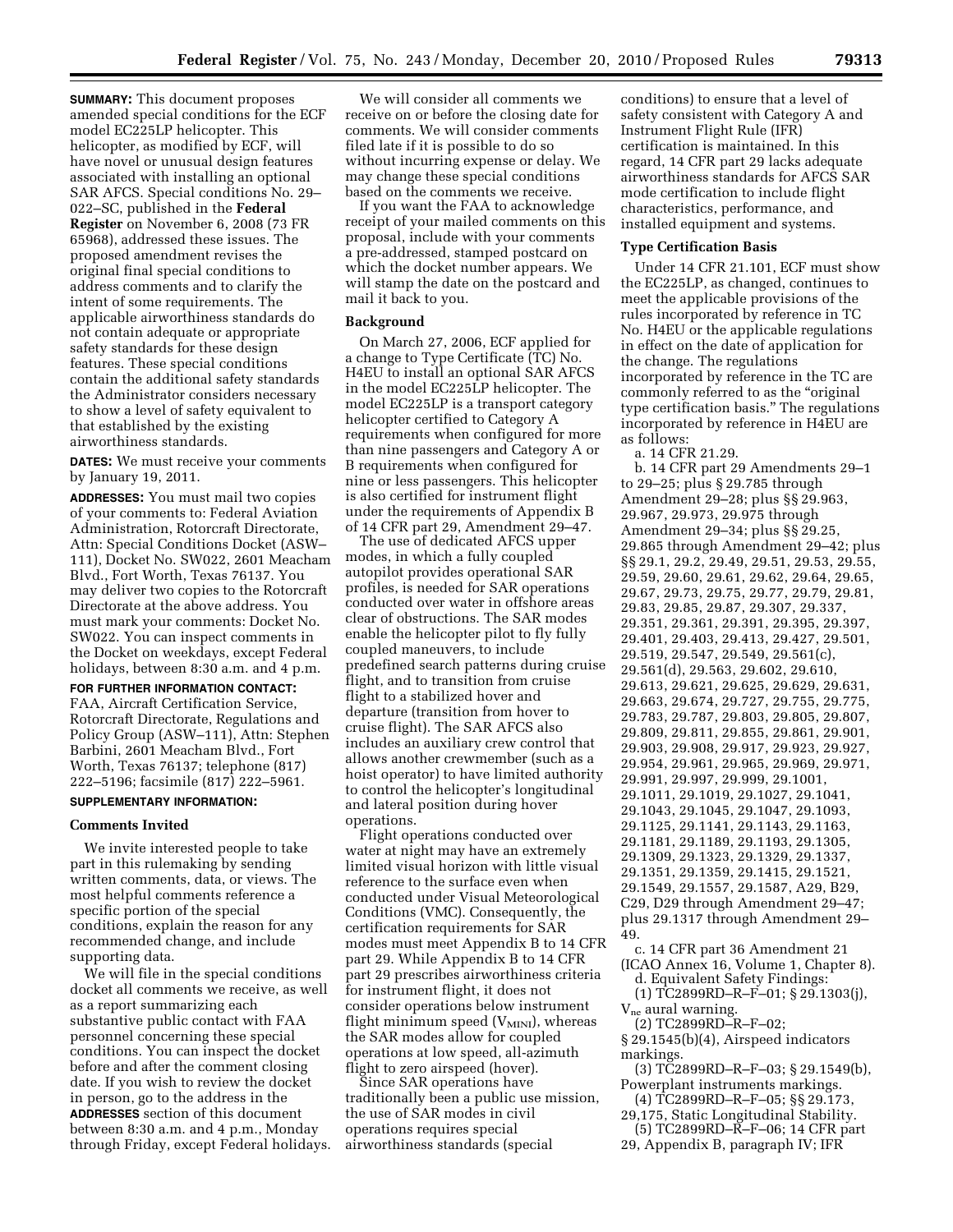Static Longitudinal Stability–Airspeed stability.

(6) TC2899RD–R–A–01;

§ 29.807(d)(2), Ditching emergency exits for passengers.

(7) TC2899RD–R–P–01; § 29.923(a)(2), Rotor drive system and control mechanism tests.

In addition to the applicable airworthiness standards and special conditions, the ECF model EC225LP must comply with the noise certification requirements of 14 CFR part 36.

## **Regulatory Basis for Special Conditions**

If the Administrator finds the applicable airworthiness standards (that is, 14 CFR part 29) do not contain adequate or appropriate safety standards for the ECF model EC225LP helicopter because of a novel or unusual design feature, special conditions are prescribed under § 21.16.

The FAA issues special conditions, as defined in § 11.19, under § 11.38, and they become part of the type certification basis under § 21.101.

Special conditions are initially applicable to the model for which they are issued. Should the TC for that model be amended later to include any other model that incorporates the same novel or unusual design feature, or should any other model already included on the same TC be modified to incorporate the same novel or unusual design feature, these special conditions would also apply to the other model.

#### **Novel or Unusual Design Features**

The ECF model EC225LP helicopter will incorporate the following novel or unusual design features:

The SAR system is composed of a navigation computer with SAR modes, an AFCS that provides coupled SAR functions, hoist operator control, a hover speed reference system, and two radio altimeters. The AFCS coupled SAR functions include:

(a) Hover hold at selected height above the surface.

(b) Ground speed hold.

(c) Transition down and hover to a waypoint under guidance from the navigation computer.

(d) SAR pattern, transition down, and hover near a target over which the helicopter has flown.

(e) Transition up, climb, and capture a cruise height.

(f) Capture and track SAR search patterns generated by the navigation computer.

(g) Monitor the preselected hover height with automatic increase in collective if the aircraft height drops below the safe minimum height.

These SAR modes are intended to be used over large bodies of water in areas

clear of obstructions. Further, use of the modes that transition down from cruise to hover will include operation at airspeeds below V<sub>MINI</sub>.

The SAR system only entails navigation, flight control, and coupled AFCS operation of the helicopter. The system does not include the extra equipment that may be required for over water flight or external loads to meet other operational requirements.

#### **Discussion of Comments**

Final special conditions; request for comments, No. 29–022–SC for ECF model EC225LP helicopters was published in the **Federal Register** on November 6, 2008 (73 FR 65968), with the comment period closing December 22, 2008. One commenter, AgustaWestland (AW), responded to our request for comments and submitted various comments and recommendations.

Referring to subparagraph (a)(3), which deals with a Go Around mode, AW states that they do not agree with a requirement for a function that possibly performs an automatic ascent in case of a detected failure. They state that this could be even an unsafe maneuver during hover while operating the winch. They point out that EASA states in CRI B–03 ''The automatic collective control should provide a high integrity function that flies up whenever a SAR mode is coupled and the aircraft is below the minimum safety height, if needed to satisfy the failure demonstrations in § G, 2. The minimum safety height must not rely on crew setting only.'' They state there are more generic requirements that address the safety aspects induced by SAR operation at low height.

We disagree with the commenter's interpretation of the requirement. The intent of the requirement is for the goaround mode to be manually activated by the pilot in order to avoid a hazardous situation. This action would interrupt any coupled SAR mode and automatically command the helicopter to ascend and accelerate to the instrument flight rules (IFR) envelope. The intent is that the go-around mode be provided in any low-speed environment, such as during hover operations or while transitioning to a hover. The requirement of subparagraph (a)(3) differs from the requirement of automatic transition of the helicopter to the instrument flight envelope in subparagraph  $(a)(\overline{2})$ . Subparagraph  $(a)(2)$ requires an automatic transition to the IFR flight envelope when a departure from hover mode is activated as part of the normal SAR mode sequencing. Subparagraph (a)(3) requires a means for the pilot to interrupt the normal SAR modes sequencing, commanding the AFCS to automatically transition the helicopter to the IFR flight envelope. Subparagraph (a)(3) is not intended to require automatic initiation of a goaround following a single failure of the AFCS. Failure modes are addressed in subparagraph (a)(9). While we disagree with AW's interpretation of the requirement, we recognize the wording may be unclear. We have therefore made a change to subparagraph (a)(3) to reflect that the required go-around mode is pilot-selectable and the purpose is to interrupt any other coupled mode. We have also clarified in subparagraph (a)(2) that this requirement pertains to normal SAR mode sequencing.

With respect to subparagraphs (b)(3) and (b)(4) of the SAR Mode System Architecture, the commenter asks if both the sensor variables and the AFCS mode references should be presented to the crew.

We concur with these recommendations, which is consistent with the requirement of subparagraph (b)(2). Therefore, subparagraphs (b)(3) and (b)(4) are revised to additionally require the actual groundspeed and actual heading to be displayed to the pilot.

For subparagraph (b)(5) of the special conditions, AW asks why the wind indication should be available only when the automatic modes are engaged, or transitioning from one mode to another. They state that the wind information should be made available, independently from any AFCS engaged mode, at the beginning of the transition from cruise to hover.

We disagree. Subparagraph (b)(5) requires wind speed and wind direction only when SAR automatic piloting modes are engaged or transitioning from one SAR mode to another. This requirement is intended to be a minimum requirement to ensure wind speed and direction is available for operations near the surface when coupled to the SAR modes. Thus, the requirement is unchanged.

In reference to subparagraph (c)(3), the commenter states that AC 29– 1329.d.(5) explains how the deviations caused by a malfunction should be evaluated during an instrument landing system (ILS) approach. The commenter believes that malfunction testing for SAR modes should be evaluated in the same manner since the SAR-mandatory 15-foot buffer above the surface is equivalent to the buffer provided in ILS approaches. Likewise, penetration of this 15-foot buffer does not guarantee a catastrophic event, but should be treated as a hazardous event as long as impact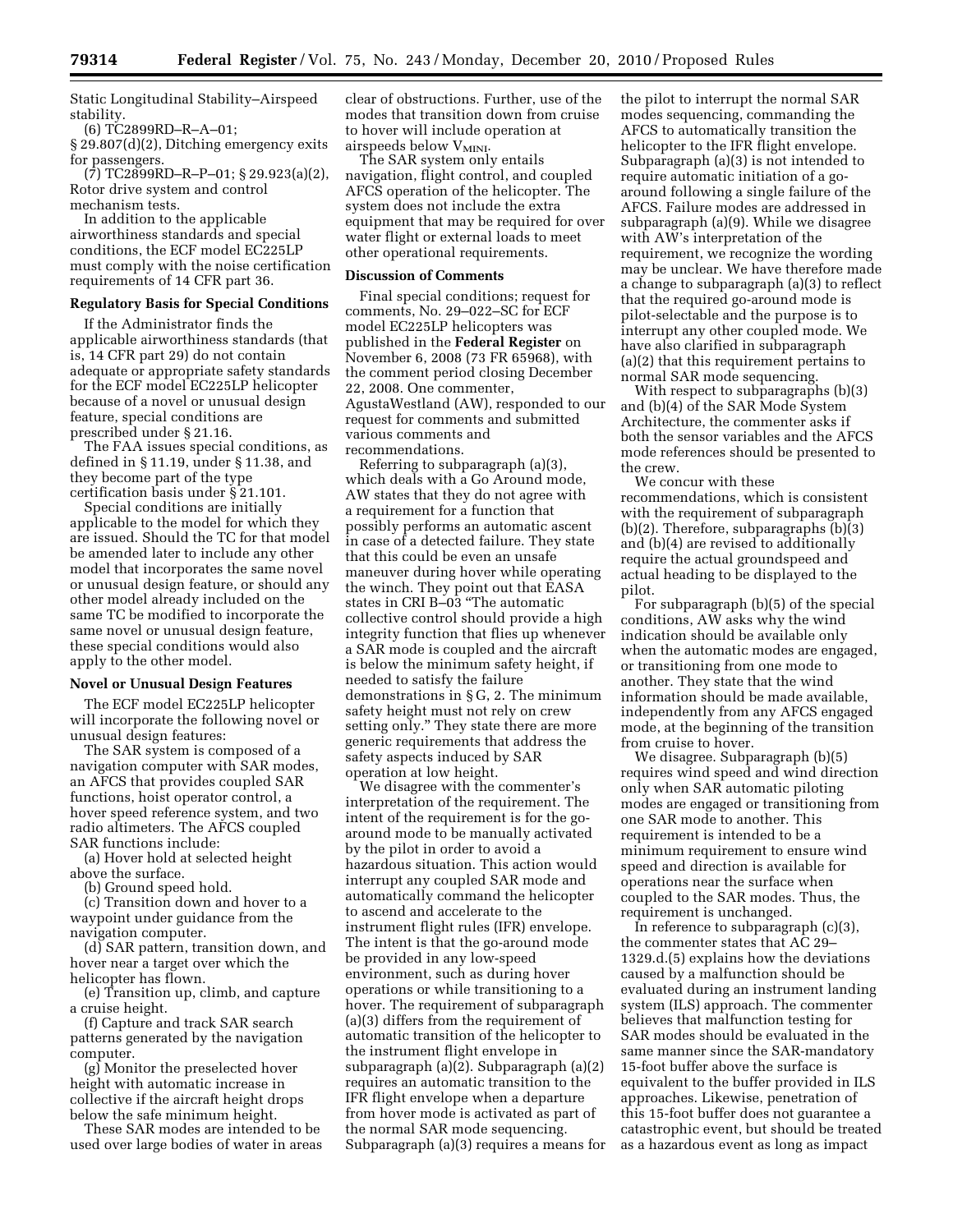with the surface is avoided. Therefore, the commenter requests subparagraph (c)(3) be modified to require failures not shown to be extremely remote (a safety objective for hazardous failures) must not result in a loss of height that is greater than half of the MUH with a minimum of 15 feet above the surface.

We disagree with the commenter. The intent of the requirement to have a 15 foot minimum height above the surface, following an AFCS failure, was to provide an acceptable safety margin. The requirement for such a margin stems from the likelihood of encountering hazards such as inconsistent wave heights, floating debris, and other unforeseen obstacles that would create a catastrophic condition if the helicopter penetrated the 15-foot buffer. Therefore, we consider SAR AFCS failure conditions that result in recovery closer than 15 feet above the surface to be catastrophic. We have made non-substantive changes to improve the intent of the requirement.

Additional wording was added to subparagraph  $(f)(1)(i)(C)$  that provides linkage to the MUH determination made in subparagraph (c)(3). This change was made for clarification purposes only and is not intended to increase or alleviate the current requirements. We have also defined MUH in subparagraph (c)(3). We do not intend for the SAR AFCS to decouple automatically if the helicopter descends below MUH.

The commenter states that in subparagraphs  $(g)(4)$  and  $(g)(5)$ , the inflight demonstration of failures should be required only for failures that cannot be shown to be extremely remote. AW states that this requirement would provide some alleviation for the malfunction flight validation. They state that this should be allowed because SAR missions are normally conducted by trained pilots and they should be able to complete the mission even after some malfunction has occurred in flight. Because of the considerable crew workload involved in a SAR mission, the commenter believes that it is important to permit coupling of the Flight Director modes even after a malfunction affecting the AFCS. The commenter believes that the reduction in pilot workload provided by a coupled Flight Director ''would considerably reduce the risk of inadvertent pilot operation, a benefit that should be considered in comparison to the probability of "an extremely remote" failure.''

We do not agree with commenter. The existing requirement does not require flight testing for failure modes not shown to be extremely improbable;

rather, subparagraphs  $(g)(4)$  and  $(g)(5)$ permit ground or flight testing to demonstrate compliance for failure modes not shown to be extremely improbable. This is consistent with the methodology prescribed in the advisory circular guidance for AFCS failure modes testing.

We made some other minor changes to improve and clarify wording, with no substantive increase or decrease to the current requirements.

In subparagraph (a)(1) we added "(within the maximum demonstrated wind envelope)'' to highlight that safe and controlled flight is required throughout the wind envelope. Adding this phrase does not change our intent of SAR envelope definition.

We added, "Pilot-commanded descent" below the safe minimum height is acceptable provided the alerting requirements in (b)(7)(i) are sufficient to alert the pilot of this encroachment'' to subparagraph (a)(4). This clarifies that the SAR AFCS is permitted to descend below the stored or pilot-selected safe minimum height only when commanded by the pilot, provided the alerting requirements are sufficient to alert the pilot of the descent.

We modified subparagraph (b)(6) to indicate that the AFCS system must monitor for all deviations and failures, not just those that create a hazard, which was our original intent. The alerting requirement does not change; a pilot alert is still required for all deviations and all failures that require pilot-corrective action.

Clarifications were made to subparagraph (b)(7) by adding subparagraph (iii) for normal transitions. We have also denoted the remainder of the subparagraph as a note. This makes the requirement more specific.

We clarified in subparagraph (b)(8) that the hoist operator control has limited authority.

Subparagraph (b)(8)(iii) of the current special condition contains two requirements. We have separated them, so subparagraph (b)(8)(iii) only contains the hoist operator control noninterference requirement and subparagraph (b)(8)(iv) contains the pilot override criteria for the hoist control.

We modified subparagraph (d)(2) by deleting "danger of" from the first sentence. This change does not alter the intent of this requirement.

Subparagraph (d)(3)(iii)(B) was modified to incorporate more general terms to clarify the requirement.

We have changed subparagraph (b)(10) to state a functional hazard assessment must address all failure conditions, not just those that represent catastrophic failure conditions. This change makes this SAR special condition requirement consistent with the requirements of § 29.1309.

We have changed the second paragraph in subparagraph (e)(1)(ii) to a note. This "note" provides information only and is better characterized as a "note." The original wording was always intended to stand as a note, but it was not previously marked as one.

We removed the parenthetical from subparagraph (g)(4) as it is not needed. The intent of this requirement has not changed.

Finally, we clarified subparagraphs  $(g)(4)(i)$  and  $(g)(4)(ii)$ , by changing "transition," "hover," and "cruise" to "transition modes," "hover modes," and "cruise modes," respectively. This general wording allows an applicant more flexibility in the use of SAR mode terminology.

#### **Applicability**

These special conditions apply to the ECF model EC225LP helicopters. Should ECF apply at a later date for a change to the TC to include another model incorporating the same novel or unusual design feature, these special conditions would apply to that model as well under the provisions of § 21.101(d).

#### **Conclusion**

This action affects only certain novel or unusual design features on one model of helicopter. It is not a rule of general applicability.

## **List of Subjects in 14 CFR Part 29**

Aircraft, Aviation safety.

The authority citation for these special conditions is as follows:

**Authority:** 49 U.S.C. 106(g), 40113, 44701– 44702, 44704.

## **The Special Conditions**

Accordingly, the Federal Aviation Administration (FAA) proposes replacing Special Conditions No. 29– 022–SC, Docket No. SW022 (73 FR 65968, November 6, 2008) with the following special conditions as part of the type certification basis for Eurocopter France model EC225LP helicopters when the optional Search and Rescue (SAR) Automatic Flight Control System (AFCS) is installed:

In addition to the part 29 certification requirements for Category A and helicopter instrument flight (Appendix B), the following additional requirements must be met for certification of the SAR AFCS:

(a) *SAR Flight Modes.* The coupled SAR flight modes must provide: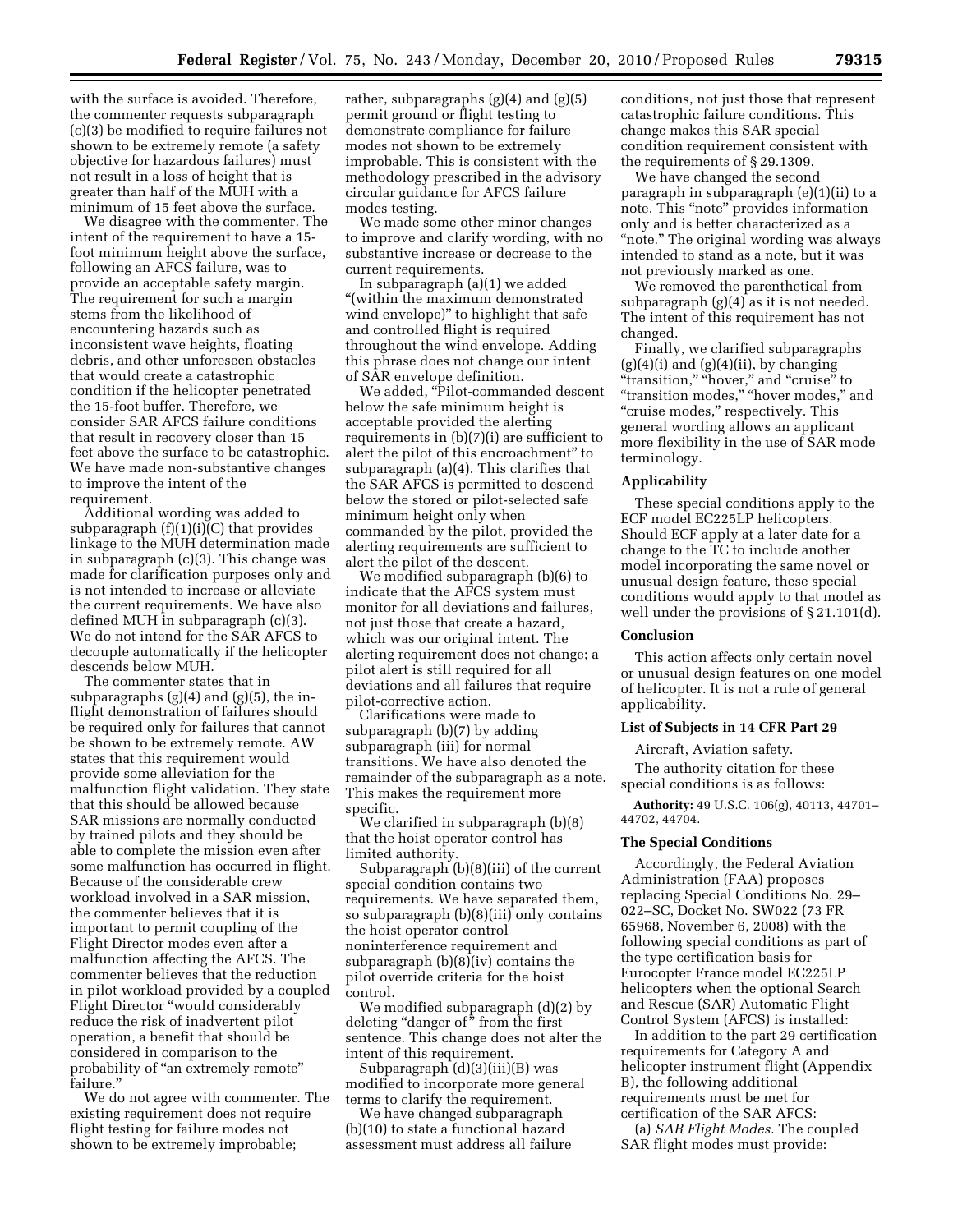(1) Safe and controlled flight in three axes (lateral and longitudinal position/ speed and height/vertical speed) at all airspeeds from instrument flight minimum speed  $(V_{MINI})$  to a hover (within the maximum demonstrated wind envelope).

(2) Automatic transition to the helicopter instrument flight (Appendix B) envelope as part of the normal SAR mode sequencing.

(3) A pilot-selectable Go-Around mode that safely interrupts any other coupled mode and automatically transitions to the helicopter instrument flight (Appendix B) envelope.

(4) A means to prevent unintended flight below a safe minimum height. Pilot-commanded descent below the safe minimum height is acceptable provided the alerting requirements in (b)(7)(i) are sufficient to alert the pilot of this descent below safe minimum height.

(b) *SAR Mode System Architecture.*  To support the integrity of the SAR modes, the following system architecture is required:

(1) A system for limiting the engine power demanded by the AFCS when any of the automatic piloting modes are engaged, so FADEC power limitations, such as torque and temperature, are not exceeded.

(2) A system providing the aircraft height above the surface and final pilotselected height at a location on the instrument panel in a position acceptable to the FAA that will make it plainly visible to and usable by any pilot at their station.

(3) A system providing the aircraft heading and the pilot-selected heading at a location on the instrument panel in a position acceptable to the FAA that will make it plainly visible to and usable by any pilot at their station.

(4) A system providing the aircraft longitudinal and lateral ground speeds and the pilot-selected longitudinal and lateral ground speeds when used by the AFCS in the flight envelope where airspeed indications become unreliable. This information must be presented at a location on the instrument panel in a position acceptable to the FAA that is plainly visible to and usable by any pilot at their station.

(5) A system providing wind speed and wind direction when automatic piloting modes are engaged or transitioning from one mode to another.

(6) A system that monitors for flight guidance deviations and failures with an appropriate alerting function that enables the flight crew to take appropriate corrective action.

(7) An alerting system must provide visual or aural alerts, or both, to the

flight crew under any of the following conditions:

(i) When the stored or pilot-selected safe minimum height is reached.

(ii) When a SAR mode system malfunction occurs.

(iii) When the AFCS changes modes automatically from one SAR mode to another.

**Note:** For normal transitions from one SAR mode to another, a single visual or aural alert may suffice. For a SAR mode malfunction or a mode having a time-critical component, the flight crew alerting system must activate early enough to allow the flight crew to take timely and appropriate action. The alerting system means must be designed to alert the flight crew in order to minimize crew errors that could create an additional hazard.

(8) The SAR system hoist operator control is considered a flight control with limited authority and must comply with the following:

(i) The hoist operator control must be designed and located to provide for convenient operation and to prevent confusion and inadvertent operation.

(ii) The helicopter must be safely controllable by the hoist operator control throughout the range of that control.

(iii) The hoist operator control may not interfere with the safe operation of the helicopter.

(iv) Pilot and copilot flight controls must be able to smoothly override the control authority of the hoist operator control, without exceptional piloting skill, alertness, or strength, and without the danger of exceeding any other limitation because of the override.

(9) The reliability of the AFCS must be related to the effects of its failure. The occurrence of any failure condition that would prevent continued safe flight and landing must be extremely improbable. For any failure condition of the AFCS which is not shown to be extremely improbable:

(i) The helicopter must be safely controllable and capable of continued safe flight without exceptional piloting skill, alertness, or strength. Additional unrelated probable failures affecting the control system must be evaluated.

(ii) The AFCS must be designed so that it cannot create a hazardous deviation in the flight path or produce hazardous loads on the helicopter during normal operation or in the event of a malfunction or failure, assuming corrective action begins within an appropriate period of time. Where multiple systems are installed, subsequent malfunction conditions must be evaluated in sequence unless their occurrence is shown to be improbable.

(10) A functional hazard assessment (FHA) and a system safety assessment

must be provided to address the failure conditions associated with SAR operations. For SAR catastrophic failure conditions, changes may be required to the following:

(i) System architecture.

(ii) Software and complex electronic hardware design assurance levels.

(iii) HIRF test levels.

(iv) Instructions for continued airworthiness.

The assessments must consider all the systems required for SAR operations to include the AFCS, all associated AFCS sensors (for example, radio altimeter), and primary flight displays. Electrical and electronic systems with SAR catastrophic failure conditions (for example, AFCS) must comply with the § 29.1317(a)(4) High Intensity Radiated Field (HIRF) requirements.

(c) *SAR Mode Performance Requirements.* 

(1) The SAR modes must be demonstrated in the requested flight envelope for the following minimum sea-state and wind conditions:

(i) Sea-State: Wave height of 2.5 meters (8.2 feet), considering both short and long swells.

(ii) Wind: 25 knots headwind; 17 knots for all other azimuths.

(2) The selected hover height and hover velocity must be captured (to include the transition from one captured mode to another captured mode) accurately and smoothly and not exhibit any significant overshoot or oscillation.

(3) For any single failure or any combination of failures of the AFCS that is not shown to be extremely improbable, the recovery must not result in a loss of height greater than half of the minimum use height (MUH) with a minimum margin of 15 feet above the surface. MUH is the minimum height at which any SAR AFCS mode can be engaged.

(4) The SAR mode system must be usable up to the maximum certified gross weight of the aircraft or to the lower of the following weights:

(i) Maximum emergency flotation weight.

(ii) Maximum hover Out-of-Ground Effect (OGE) weight.

(iii) Maximum demonstrated weight. (d) *Flight Characteristics.* 

(1) The basic aircraft must meet all the part 29 airworthiness criteria for helicopter instrument flight (Appendix B)

(2) For SAR mode coupled flight below  $V_{MINI}$ , at the maximum demonstrated winds, the helicopter must be able to maintain any required flight condition and make a smooth transition from any flight condition to any other flight condition without